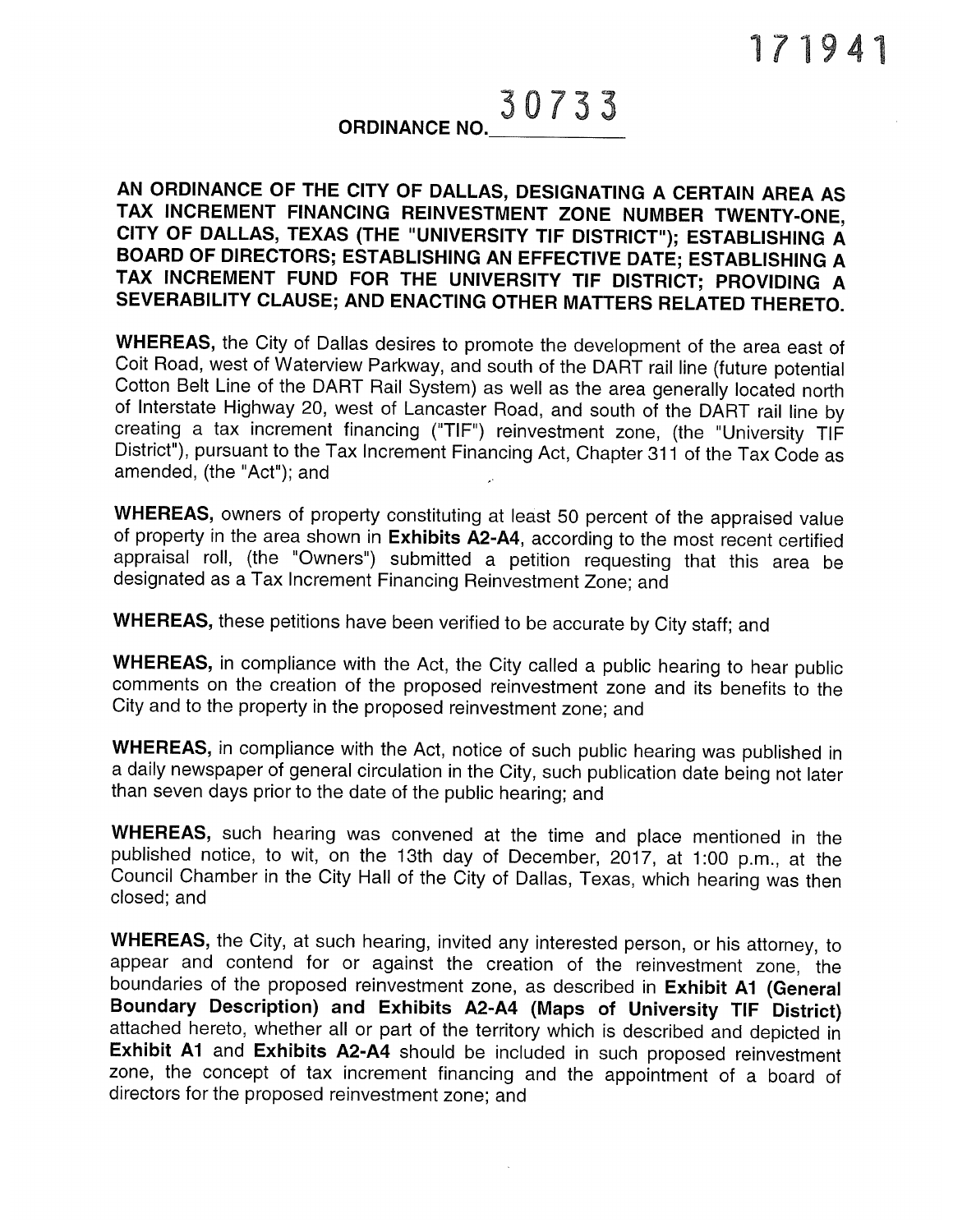WHEREAS, all owners of property located within the proposed reinvestment zone and all other taxing units and other interested persons were <sup>g</sup>iven the opportunity at such public hearing to protest the creation and to protest the inclusion of property in the proposed reinvestment zone; and

WHEREAS, the proponents of the reinvestment zone offered evidence, both oral and documentary, in favor of all of the foregoing matters relating to the creation of the reinvestment zone, and opponents, if any, of the reinvestment zone appeared to contest creation of the reinvestment zone; and

WHEREAS, the City Council finds that the University TIF District area (as shown in Exhibits A2-A4) is unproductive and underdeveloped and substantially impairs the sound growth of the municipality and that development or redevelopment of the University TIE District would not occur solely through private investment in the reasonably foreseeable future; and

WHEREAS, the City has prepared the preliminary project plan and reinvestment zone financing plan for the proposed zone in conformance with state law.

#### Now, Therefore,

## BE IT ORDAINED BY THE CITY COUNCIL OF THE CITY OF DALLAS:

SECTION 1. That the City hereby creates a reinvestment zone over the area generally described in Exhibit A1 and depicted by the map attached hereto as Exhibits A2-A4, and such reinvestment zone shall hereafter be identified as Tax Increment Einancing Reinvestment Zone Number Twenty-One, City of Dallas, Texas to be known as the University TIF District.

SECTION 2. That the facts and recitations contained in the preamble of this ordinance are hereby found and declared to be true and correct.

SECTION 3. That the City Council, after conducting such hearing and having heard such evidence and testimony, has made the following findings and determinations based on the evidence and testimony presented to it:

- (a) That the public hearing on adoption of the reinvestment zone has been properly called, held, and conducted and that notice of such hearing has been published as required by law.
- (b) That creation of the proposed reinvestment zone with boundaries as described in Exhibit A1 and depicted in Exhibits A2-A4 will result in benefits to the City, its residents and property owners, in general, and to the property, residents and property owners in the reinvestment zone.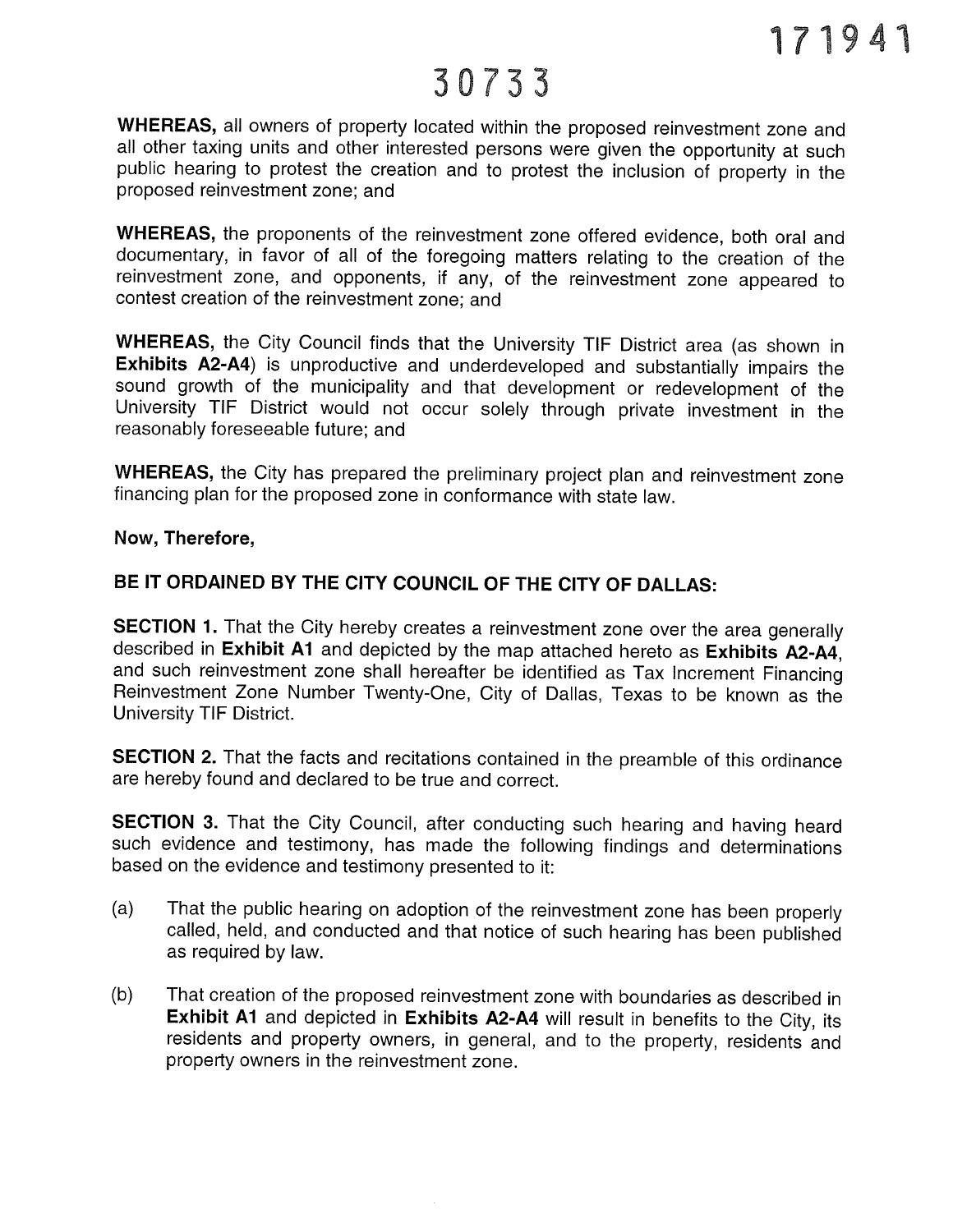### SECTION 3. (continued)

- (c) That the preliminary project <sup>p</sup>lan and reinvestment zone financing <sup>p</sup>lan for the District contains <sup>a</sup> list of proposed public works or public improvements designed to facilitate <sup>a</sup> mix of new housing, new retail, and other commercial uses, and public infrastructure to support <sup>a</sup> more pedestrian oriented environment, and funding to help provide public open space.
- (d) That the reinvestment zone, as defined in Exhibit A1 and Exhibits A2-A4, meets the criteria for the creation of <sup>a</sup> reinvestment zone as set forth in the Act in that:
	- (1) The reinvestment zone is <sup>a</sup> contiguous or noncontiguous geographic area located wholly within the corporate limits of the City.
	- (2) The area within the reinvestment zone for both sub-districts is unproductive and underdeveloped and substantially arrests or impairs the sound growth of the City. retards the provision of housing retards the provision of housing accommodations, constitutes an economic and social liability, and is <sup>a</sup> menace to the public welfare in its present condition and use because of the presence of: (1) inadequate street and sidewalk layout; (2) faulty lot layout in relation to size, adequacy, accessibility, or usefulness; (3) vacant land; (4) vacant and/or deteriorating structures; (5) deteriorating public infrastructure; and (6) <sup>a</sup> lack of parks and open space.
- (e) Linkage of the University Center Sub-District with the University Hills Sub-District permits tax increment sharing to occur that is essential for new residential and commercial development in the University Hills Sub-District due to the area lacking basic infrastructure and facing an unproven real estate market.
- (f) That the total appraised value of all taxable real property in the proposed reinvestment zone according to the most recent appraisal roll of the City, together with the total appraised value of taxable real property in all other existing reinvestment zones within the City, according to the most recent appraisal roll of the City, does not exceed <sup>25</sup> percent of the current total appraised value of taxable real property in the City and in the industrial districts created by the City, if any in accordance with the Act and either does not exceed the City's Financial Management Performance Criteria (FMPC) more restrictive limits, or the FMPC limits are hereby waived.
- (g) That the improvements in the reinvestment zone will significantly enhance the value of all taxable real property in the reinvestment zone and will be of general benefit to the City.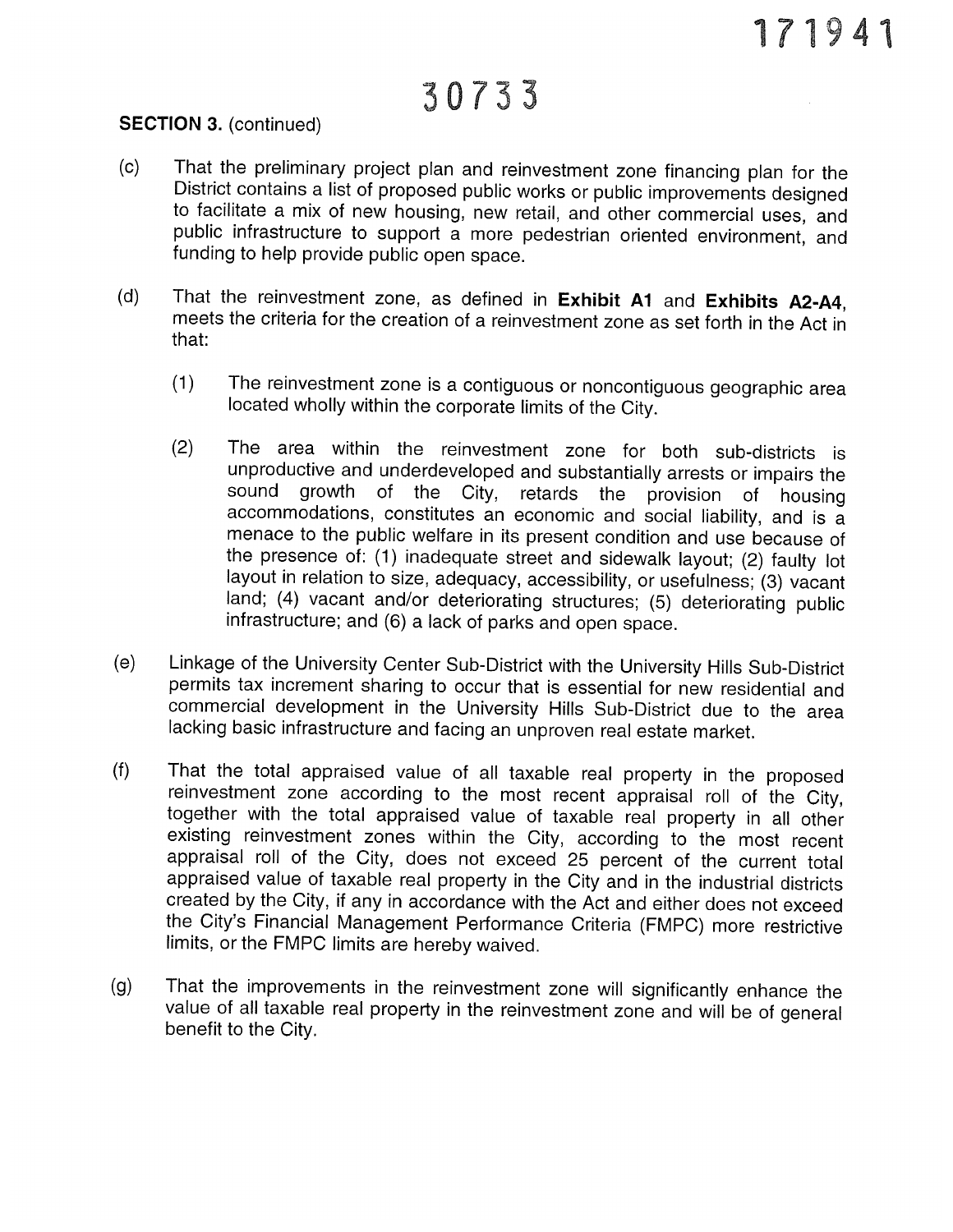#### SECTION 3. (continued)

- (h) That not more than <sup>30</sup> percent of the property in the proposed reinvestment zone, excluding property that is publicly owned, is used for residential purposes, within the meaning of the Act.
- (i) That the development or redevelopment of the property in the proposed reinvestment zone will not occur solely through private investment in the reasonably foreseeable future.

SECTION 4. That the City hereby creates <sup>a</sup> reinvestment zone over the area described in Exhibit A1 and depicted by the map attached hereto as Exhibits A2-A4, and such reinvestment zone shall hereafter be identified as Tax Increment Financing Reinvestment Zone Number Twenty-One, City of Dallas, Texas to be known as the University TIE District.

SECTION 5. That a Board of Directors is hereby established for the University TIF District which shall consist of up to nine (9) members. The board of directors for the University TIE District shall be appointed as follows:

- (a) Six members shall be appointed by the City Council, one (1) member shall be appointed by the State Senators Office in whose district the University Hills Sub-District is located, one (1) member shall be appointed by the State Representatives Office in whose district the University Hills Sub-District is located, and one (1) member shall be appointed by Dallas County contingent on <sup>a</sup> financial commitment to the district and provided, however, that if <sup>a</sup> jurisdiction waives its right to appoint <sup>a</sup> member of the board, the City may appoint such <sup>a</sup> board member in its stead. If CoIlin County participates in the reinvestment zone, they shall appoint one member and the city's appointees shall be reduced to five.
- (b) The initial Board of Directors shall be appointed by the City and the jurisdictions as provided herein within sixty (60) days of the passage of this ordinance or within <sup>a</sup> reasonable time thereafter. All members appointed to the board shall meet eligibility requirements as set forth in the Act (subject to change if the requirements of the Act necessitate <sup>a</sup> change).
- (c) The terms of the City-appointed board members shall be for two years. Each year, the Mayor shall nominate <sup>a</sup> member of the board to serve as chairman of the board of directors, subject to City Council approval, and the board shall elect from its members <sup>a</sup> vice chairman. The City staff liaison to the board shall serve as the board secretary.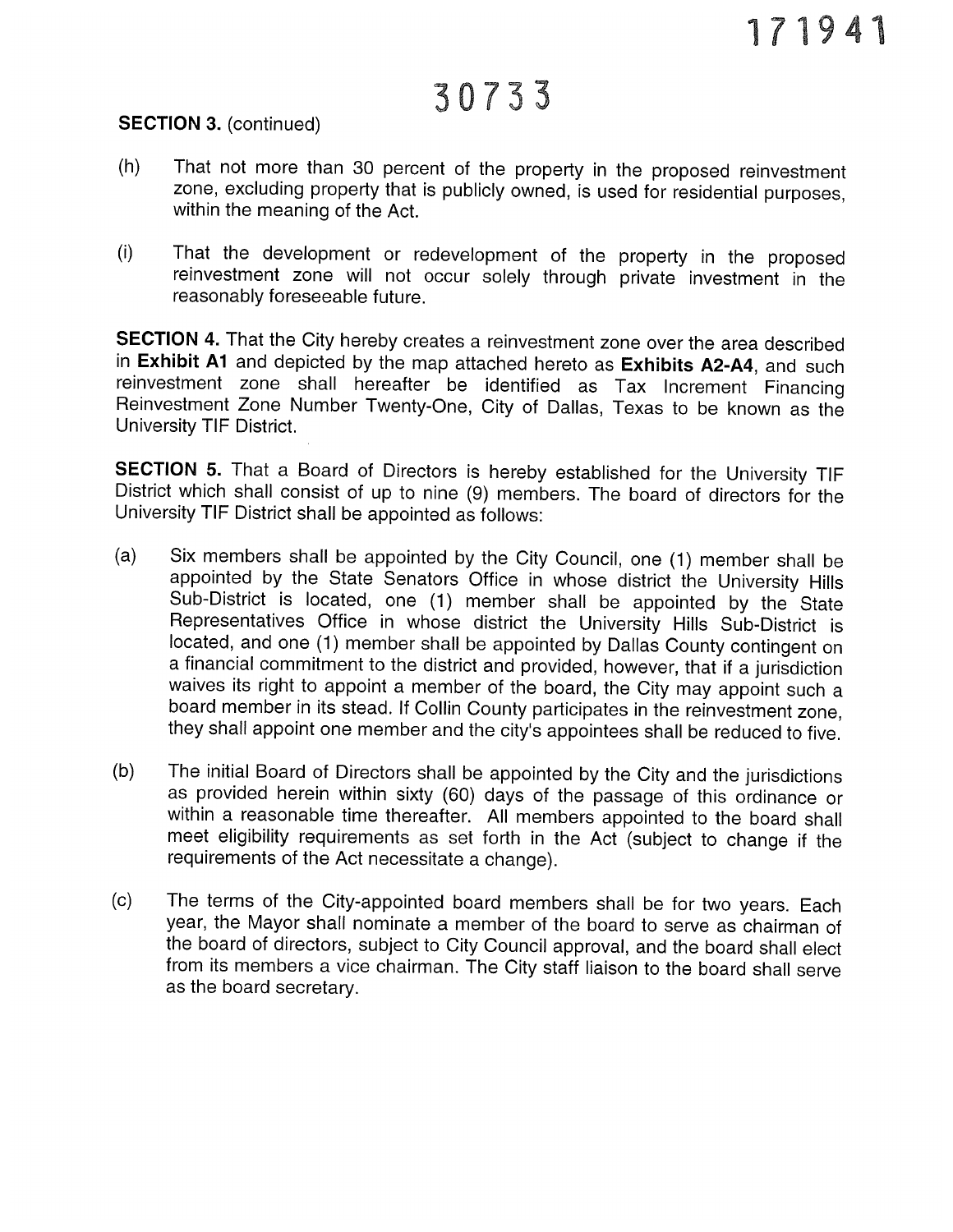## 30733

#### SECTION 5. (continued)

(d) The Board of Directors shall make recommendations to the City Council concerning the administration of the University TIE District. It shall prepare and adopt <sup>a</sup> final project <sup>p</sup>lan and reinvestment zone financing <sup>p</sup>lan for the University TIF District and must submit such <sup>p</sup>lans to the City Council for its approval. The Board of Directors shall possess all powers necessary to prepare, implement, and monitor such project <sup>p</sup>lans for the University TIE District, as the City Council considers advisable, including the submission of an annual report on the status of the University TIE District.

SECTION 6. That the University TIF District shall take effect on January 1, 2018 and that the termination of the University TIE District shall occur on December 31, 2047, (including collection of the <sup>2047</sup> increment in calendar year <sup>2048</sup> and any related matters to be concluded in 2048) or at an earlier time designated by subsequent ordinance of the City Council in the event the City determines that the University TIF District should be terminated due to insufficient private investment, or at such time as all project costs have been paid in full.

SECTION 7. That the tax increment base for the University TIF District, which is the total appraised value of all taxable real property located in the University TIF District, is to be determined as of January 1, 2017, the year in which the University TIF District was designated <sup>a</sup> reinvestment zone.

SECTION 8. That a tax increment fund is hereby established for the University TIF District which may be divided into such sub accounts as may be authorized by subsequent resolution or ordinance, into which all tax increments produced by the City and any other participating jurisdictions pursuant to the terms of <sup>a</sup> participation agreement, less any of the amounts not required to be paid into the Tax Increment Fund pursuant to the Act, are to be deposited.

The City's final participation level for the Tax Increment Fund will be determined by the final project <sup>p</sup>lan and reinvestment zone financing <sup>p</sup>lan. The tax increment fund and any sub accounts are to be maintained in an account at the City Treasurer's affiliated depository bank of the City and shall be secured in the manner prescribed by law of Texas cities. In addition, all revenues from the sale of any tax increment bonds and notes hereafter issued by the City, revenues from the sale of any property acquired as part of the final project <sup>p</sup>lan and reinvestment zone financing <sup>p</sup>lan, and other revenues to be dedicated to and used in the University TIE District shall be deposited into such fund or sub account from which money will be disbursed to pay project costs for the University TIE District.

SECTION 9. That the University TIF District is designated as a reinvestment zone under Section 311 .005(a)(4) of the Act.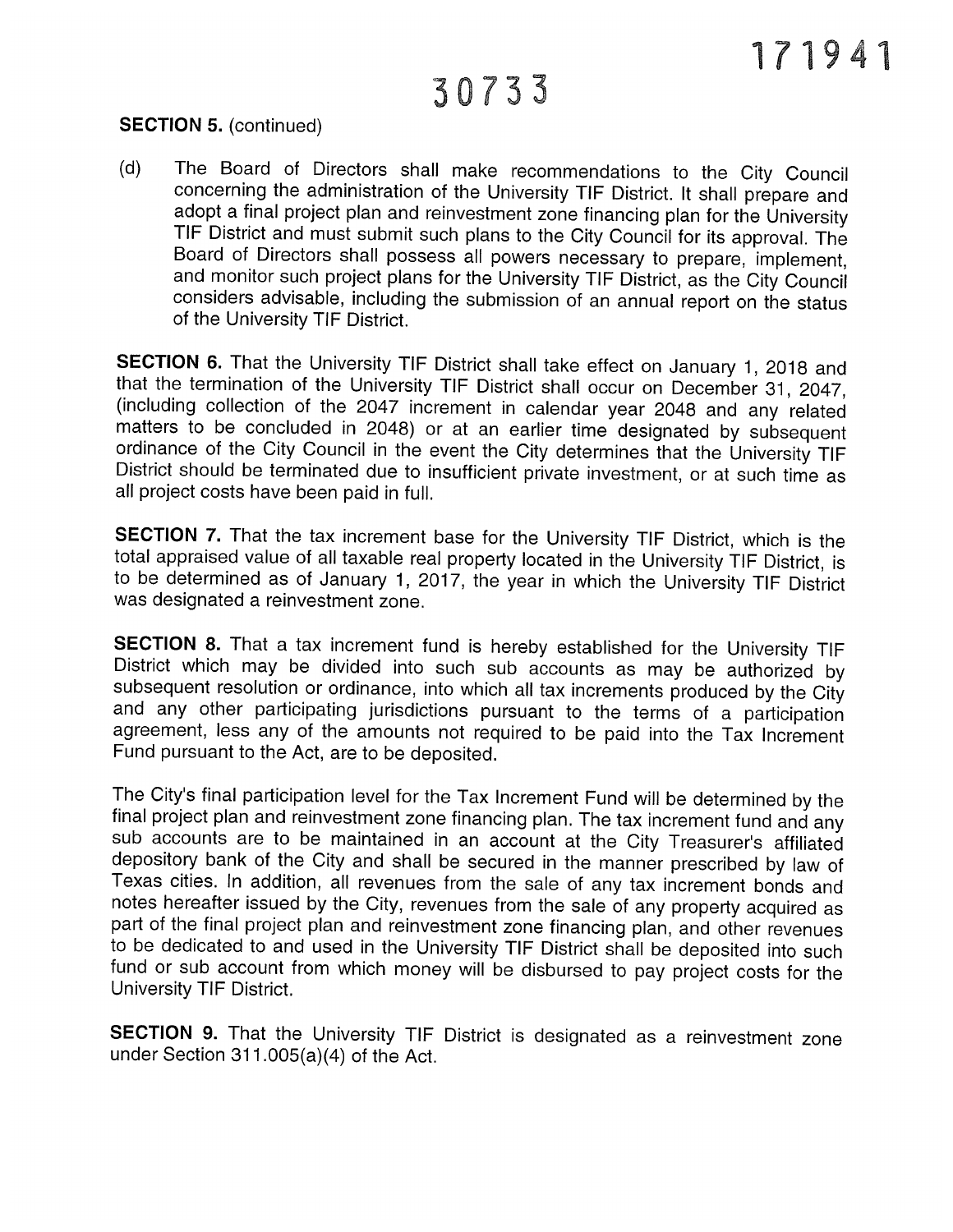SECTION 10. That the total reimbursable project costs to be adopted in the preliminary project plan and reinvestment zone financing plan are estimated to be approximately \$164,803,773 in total dollars (NPV value in 2018 dollars of \$75,904,639).

SECTION 11. That the City has no plans to issue TIE bond sales for the University TIE District.

**SECTION 12.** That subject to the approval of the City Council, the Board of Directors of the University TIE District, as necessary or convenient to implement the project plan and reinvestment zone financing plan and achieve their purposes, may establish and provide for the administration of one or more programs for the public purposes of developing and diversifying the economy of the zone, eliminating unemployment and underemployment in the zone, and developing or expanding transportation, business, and commercial activity in the zone, including programs to make grants and loans from the tax increment fund of the zone in an aggregate amount not to exceed the amount of the tax increment produced by the City and paid into the tax increment fund for activities that benefit the zone and stimulate business and commercial activity in the zone.

SECTION 13. That existing TIE Program Mixed Income Housing Guidelines will be utilized for the University TIE District. Updates to City housing policies and additional guidelines that may be developed by the TIE Board of Directors may modify these requirements.

SECTION 14. That TIF Program Urban Design Guidelines, that may be updated with specific area considerations, will be utilized for the University TIE District.

SECTION 15. That developers receiving TIE funding shall comply with the City's Business Inclusion and Development (BID) Plan.

SECTION 16. That if any section, paragraph, clause or provision of this ordinance shall for any reason be held to be invalid or unenforceable, the invalidity or un-enforceability of such section, paragraph, clause or provision shall not affect any of the remaining provisions of this ordinance.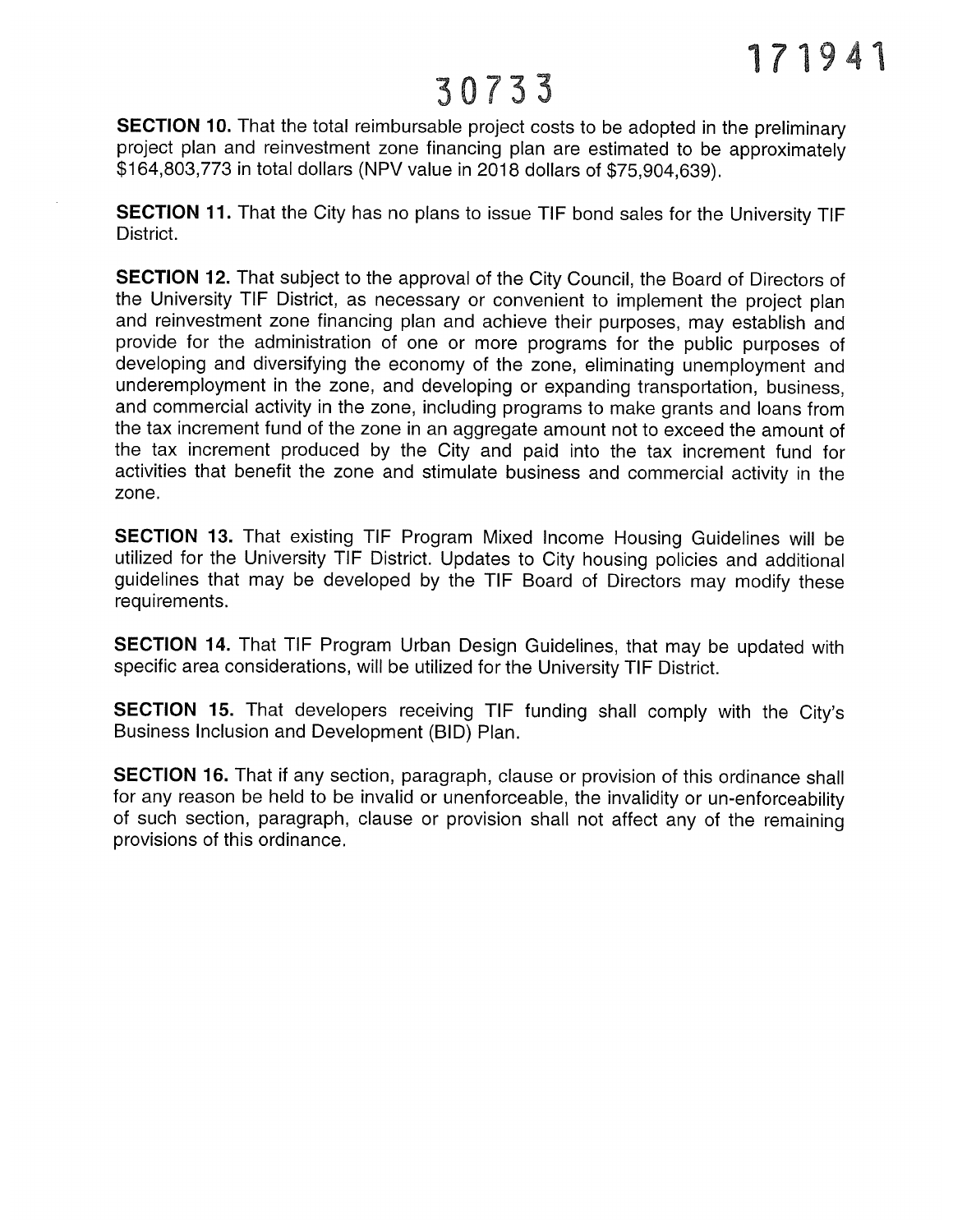SECTION 17. That this ordinance shall take effect immediately from and after its passage and publication in accordance with the provisions of the Charter of the City of Dallas, and it is accordingly so ordained.

APPROVED AS TO FORM:

LARRY E. CASTO CITY ATTORNEY

<u>'Hte</u> By

**Assistant City Attorney** 

| Paccan | $\sim$ | DFC 13 2017 |
|--------|--------|-------------|
|        |        |             |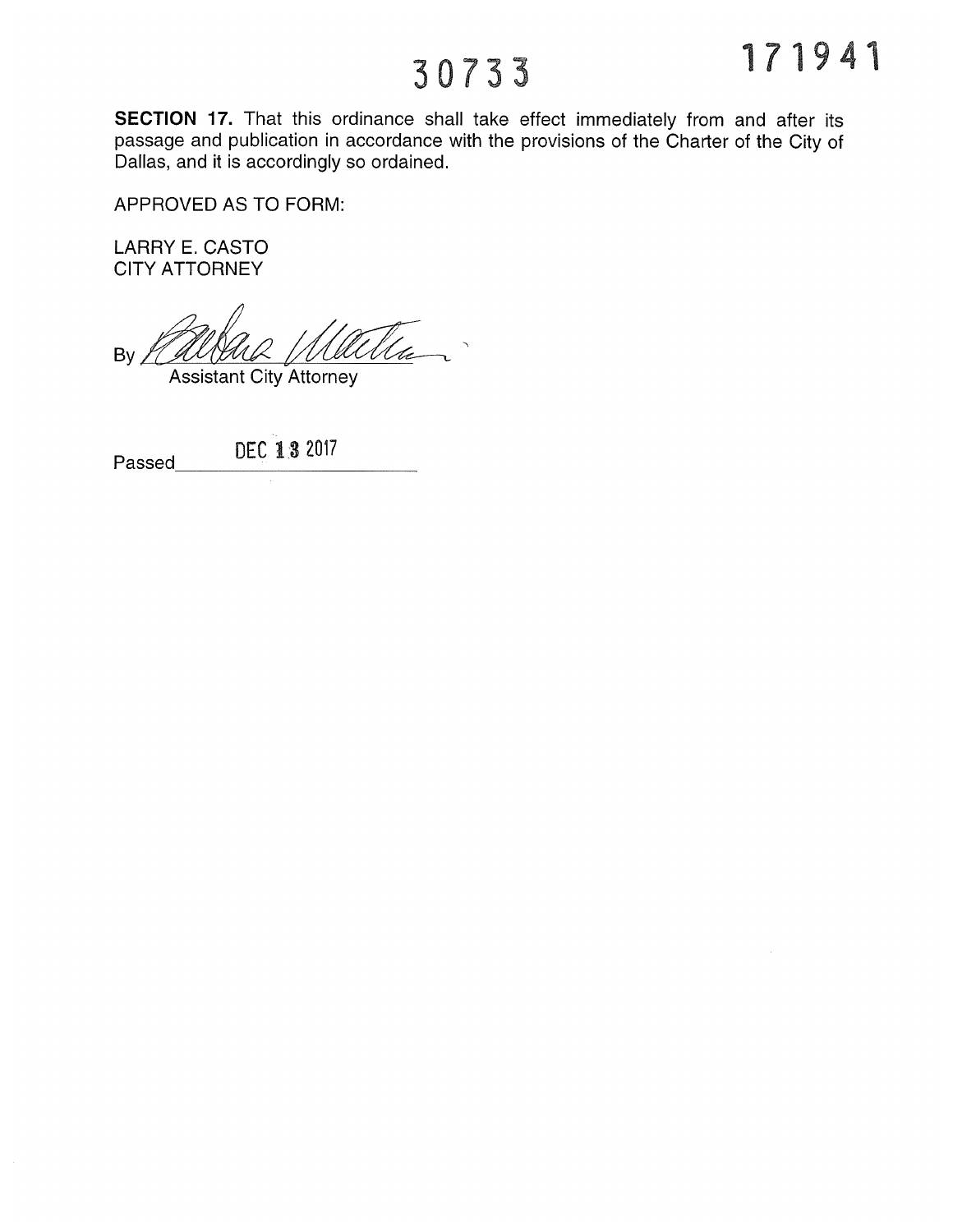### Exhibit Al

#### General Boundary Description University TIE District

The University TIE District shall comprise two non-contiguous sub-districts — the University Center in northern Dallas adjacent to the University of Texas at Dallas and Texas A&M AgriLife Research and Extension Center and the University Hills Sub-District in southern Dallas adjacent to the University of North Texas at Dallas.

The proposed University Center Sub-District is generally located east of Coit Road, west of Waterview Parkway, and south of the Dallas Area Rapid Transit (DART) rail line (future potential Cotton Belt Line of the DART Rail System). The University Center Sub-District encompasses approximately 161 acres, not including rightsof-way.

The proposed University Hills Sub-District is generally located north of Interstate Highway 20 (Lyndon B. Johnson Freeway), west of Lancaster Road, and south of the DART rail line. The University Hills Sub-District encompasses approximately 297 acres, not including rights-of-way.

District boundaries that follow public streets and highways shall be construed to extend to the far sides of such rights-of-way, except where district boundaries abut another TIE district or the jurisdictional limits of another City. In such cases, the boundary shall run to the centerline of the right-of-way. Boundaries that approximate property lines shall be construed as following such property lines.

See Exhibit A2-A4 for detailed boundary maps.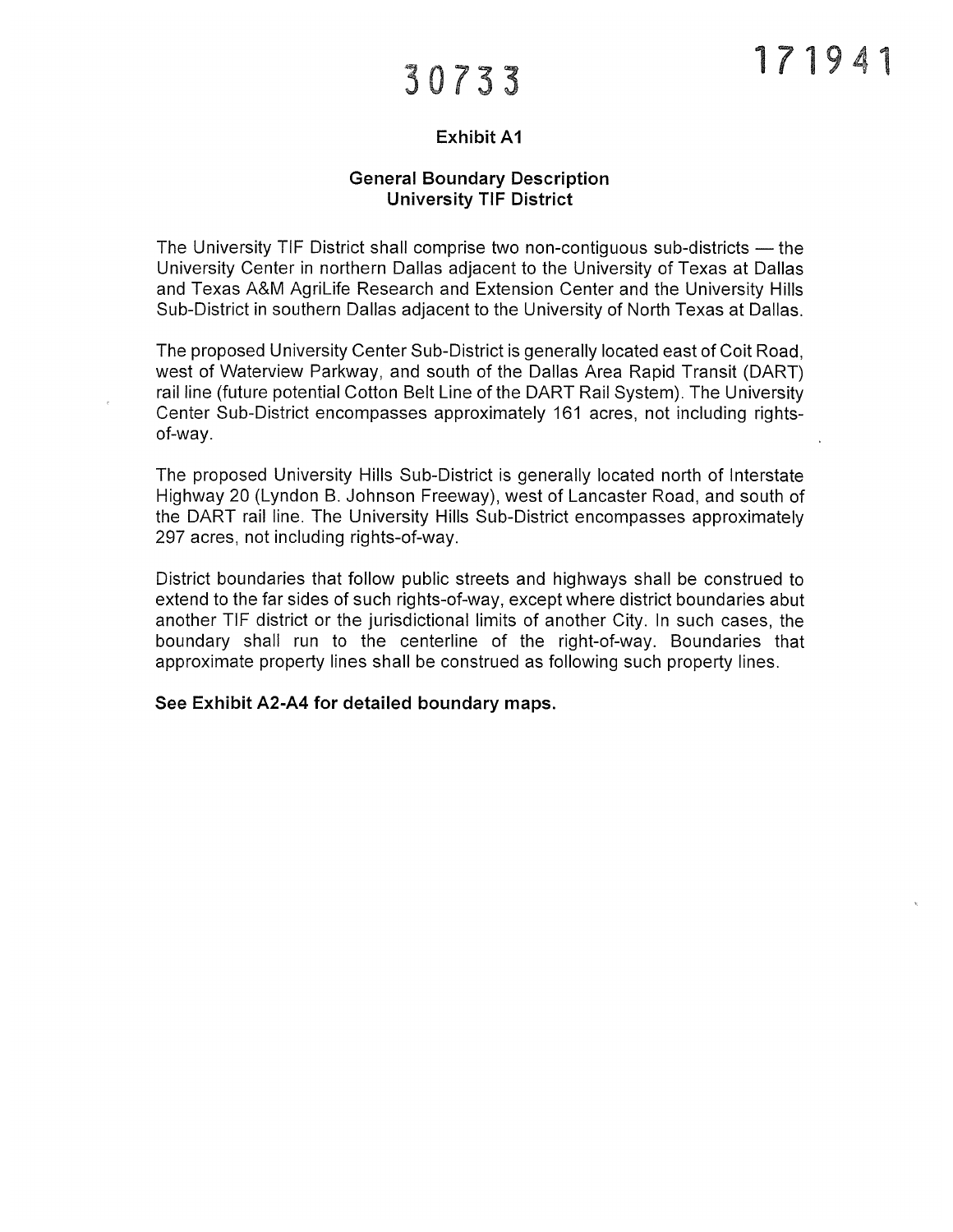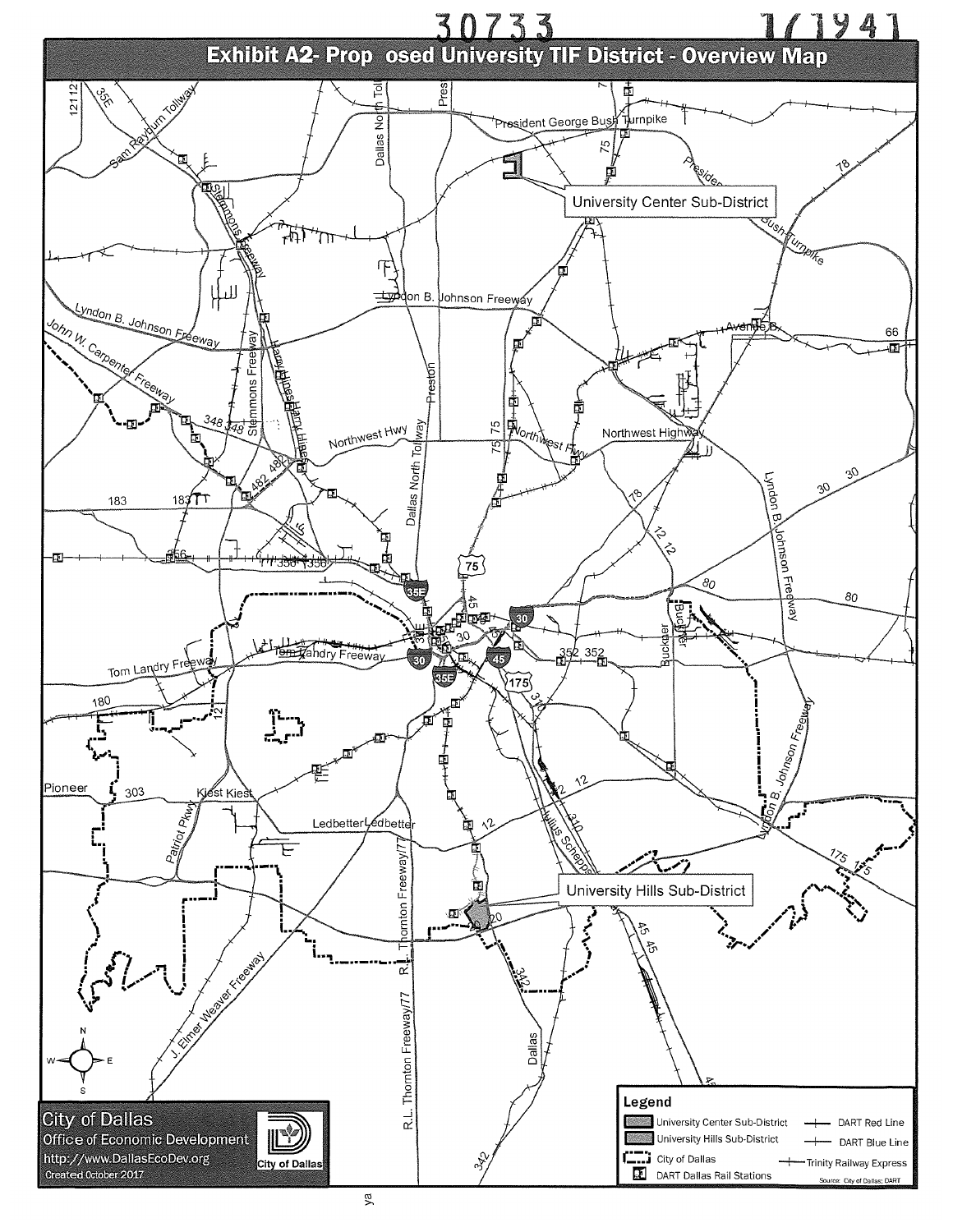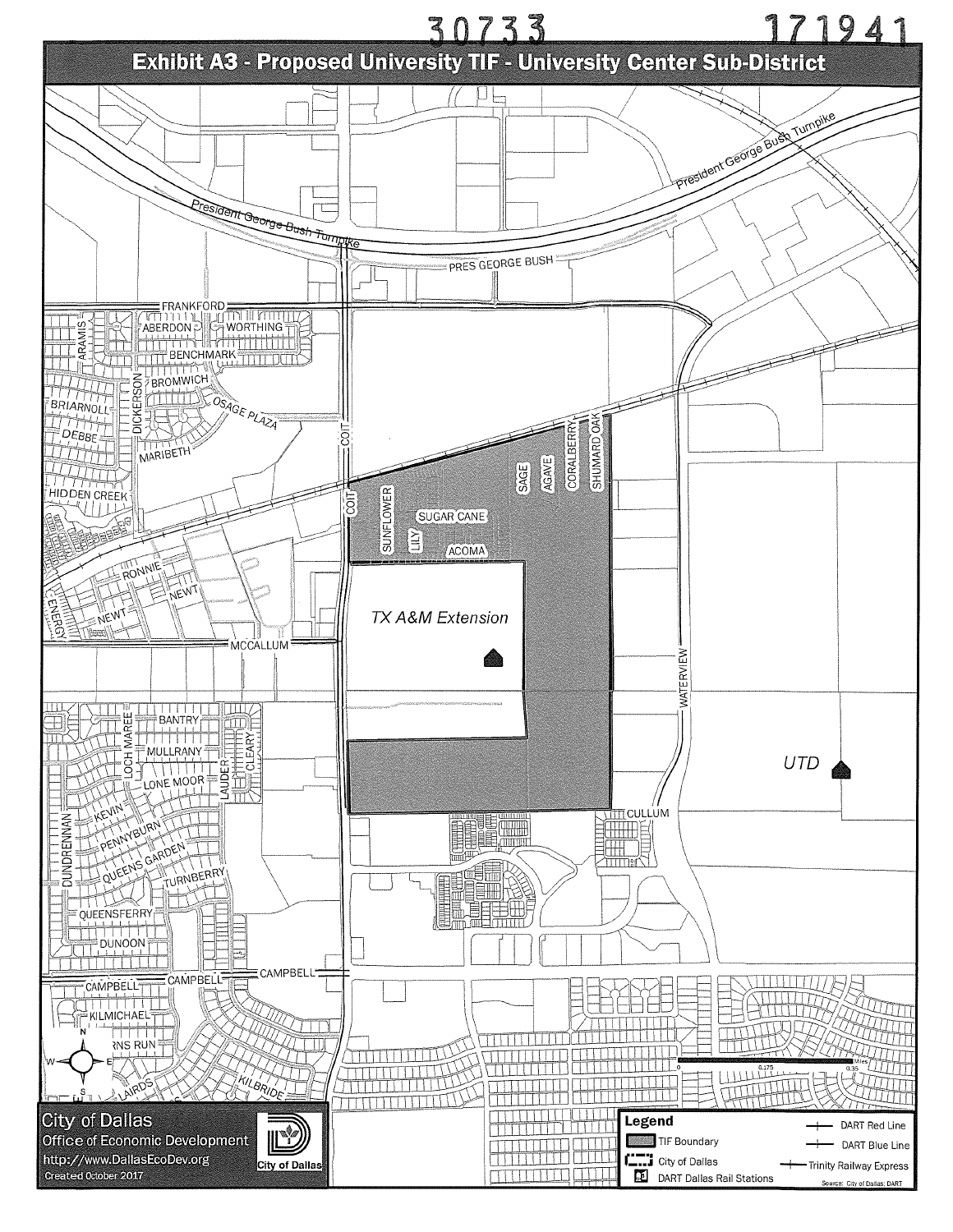